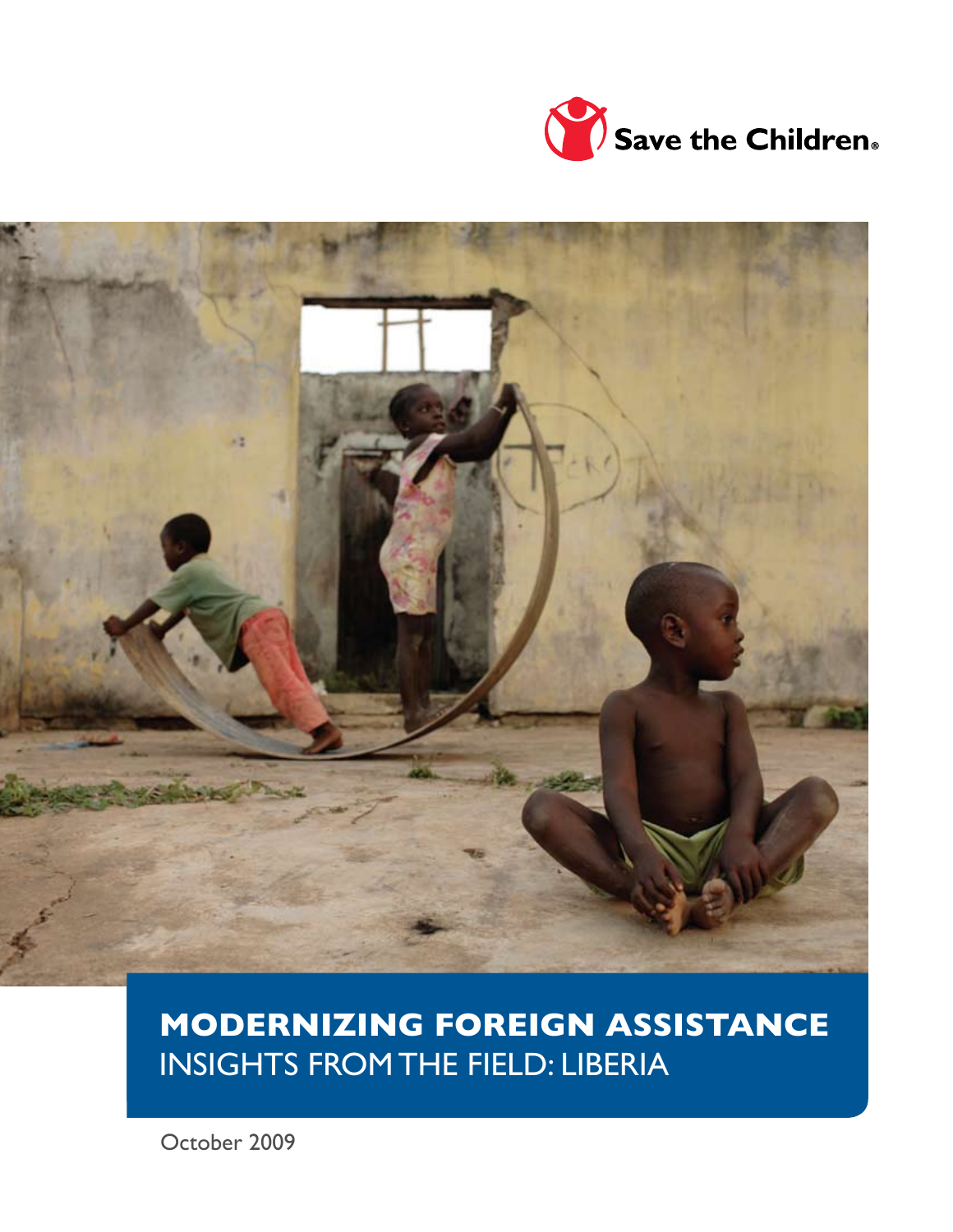*On the cover: Children playing in buildings destroyed in the 1990 war, Zwedru town.*

With support from the Hewlett Foundation, Save the Children USA and UK are collaborating on a research and advocacy program, examining the impact of aid at the country level and distilling best practices for policymakers.

The research contained in this report draws upon information gathered by Save the Children during a series of interviews conducted in Liberia in February 2009 by Fanwell Bokosi and Lawrence Norman. The research team gathered data from representatives of the United States Agency for International Development (USAID), other United States (U.S.) government agencies, international nongovernmental organizations (NGOs), local nongovernmental organizations, representatives of the Government of Liberia, other donors, and the beneficiaries of U.S. foreign assistance.

Save the Children is the leading independent organization creating lasting change for children in need in the United States, United Kingdom and around the world. For more information, visit savethechildren.org.

*© Save the Children Federation, Inc. October 2009. All rights reserved.*

#### Acronyms

| <b>CPA</b>   | Comprehensive Peace Agreement                            | <b>NGO</b>    | Non governmental organization                               |
|--------------|----------------------------------------------------------|---------------|-------------------------------------------------------------|
| DA           | Development Assistance                                   | <b>NTGL</b>   | National Transitional Government of Liberia                 |
| <b>ESF</b>   | <b>Economic Support Funds</b>                            | <b>ODA</b>    | Official Development Assistance                             |
| FY           | <b>Fiscal Year</b>                                       | <b>OFDA</b>   | U.S. Office of Foreign Disaster Assistance                  |
| <b>DFID</b>  | Department for International Development                 | <b>PRM</b>    | Bureau of Population Refugees and Migration                 |
| <b>GEMAP</b> | Governance and Economic Management Assistance<br>Program | <b>TOKTEN</b> | Transfer of Knowledge through Expatriate<br><b>Networks</b> |
| <b>GDP</b>   | <b>Gross Domestic Product</b>                            | <b>UNMIL</b>  | United Nations Mission in Liberia                           |
| <b>LCIP</b>  | Liberia Community Infrastructure Program                 | U.S.          | <b>United States</b>                                        |
| <b>LRDC</b>  | Liberian Reconstruction and Development Committee        | <b>USAID</b>  | United States Agency for International Development          |
| <b>LPRS</b>  | Liberian Poverty Reduction Strategy                      | <b>USDA</b>   | United States Department of Agriculture                     |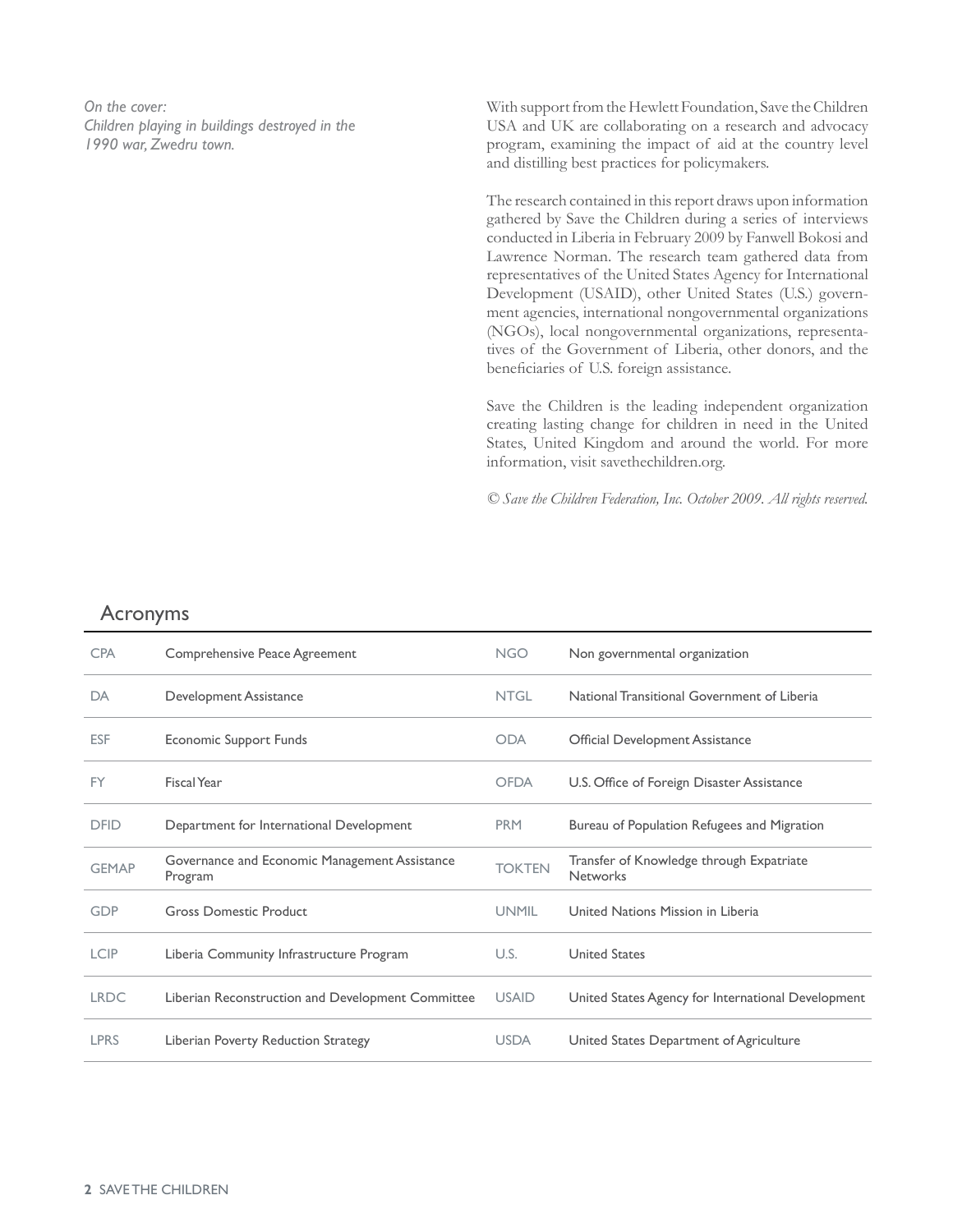Save the Children is conducting research into the effectiveness of U.S. foreign assistance and producing case studies on a series of countries in Africa, Asia and Latin America. Save the Children believes that to become more effective, U.S. foreign assistance, which should prioritize poverty reduction, needs to be modernized to better address the challenges of the 21st century. To achieve this, we offer the following recommendations for the reform of U.S. foreign assistance:

- Improve the **internal coherence and responsiveness** of U.S. government development policies and foreign assistance
- Enhance **local ownership and long-term sustainability** of U.S. development and relief initiatives
- Focus on **better coordination** with other partners in the development community, particularly national governments
- Increase **accountability for results**, including improving the effectiveness of strategic planning and impact assessment.

# **Key Findings**

- **• Coherent and wide-ranging use of foreign policy toolkit:** The United States is bringing considerable resources from its foreign policy toolkit to ensure success in Liberia's rebuilding. With at least 14 U.S. Government agencies engaged in efforts including training the Liberian army, providing health and education services and over half a billion dollars in debt forgiveness, Liberia may be a model for coherent development policy, encompassing security, trade benefits, development assistance and cooperation with other development partners.
- Coordination is strong between the U.S Government **agencies that have a physical presence in Liberia:**  However, more work is needed to foster better coordination between the in-country U.S. mission and those U.S. Government agencies that are not present in Liberia, but manage or fund development or relief projects there.
- **Transitioning from humanitarian assistance to development assistance:** The transition from conflict to peace commonly results in a funding gap. More flexible, responsive humanitarian aid contracts may come to an end before the more cumbersome, time-consuming programming of development aid gears up. Alerted by NGOs and the government, the United States developed an interagency strategy to facilitate the transition from humanitarian assistance to development assistance. A strong strategic planning process and technical expertise are extremely important to prevent the traditional relief-development gap.
- **• Flexibility of funding mechanisms:** The State Department and USAID are aiming to increase their flexibility to deal with the complexity of post-conflict and fragile states like Liberia by requesting Economic Support Funds (ESF) over Development Assistance (DA) funds. Congress has been slowly changing the balance of funding toward more ESF funds.
- **Strengthening the capacity of the government:** After many years of civil war, the capacity of the Liberian government remains weak. To help address this, the U.S. Government is focusing its efforts on capacity building through technical assistance, advice and training at the national level. However, the United States remains reluctant to move any funds directly through government systems which is essential to allow the government to learn by doing.
- **• Inadequate support to local NGO capacity building:**  Despite the essential role of civil society in helping postconflict recovery, many interviewees perceive the U.S. Government's program in Liberia as inadequately engaged with local civil society, especially local NGOs.
- **Multi-donor trust funds in Liberia:** Despite its leadership role among donors, the United States does not contribute to any multi-donor trust funds or pooled funding mechanisms in Liberia in the general belief that there would be inadequate traceability and fiscal accountability for U.S. funds. Selective U.S. participation, rather than blanket dismissal, in pooled funds in Liberia would enhance U.S. leverage with the government and with donors, and increase U.S. influence in the government systems of concern.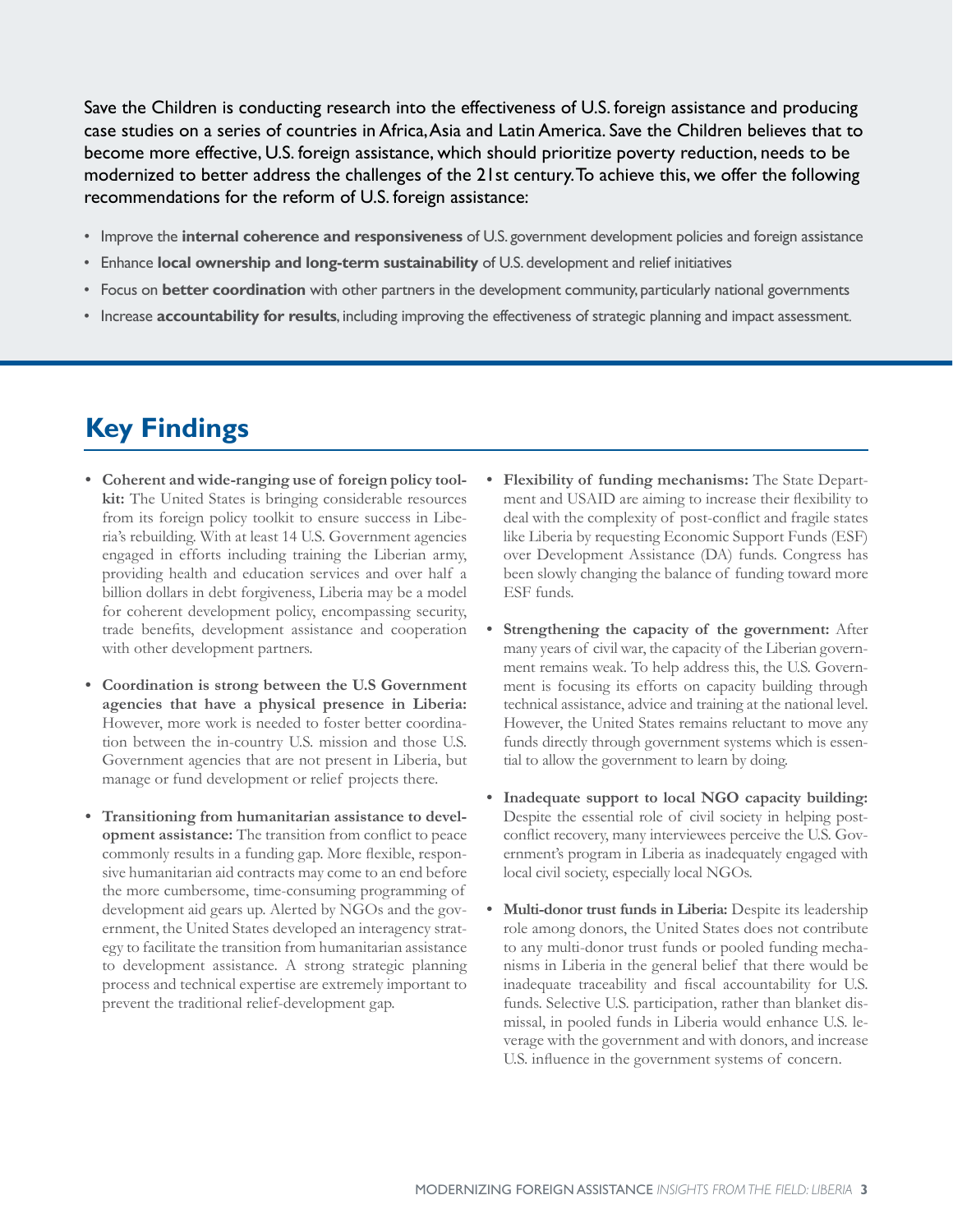## **Country Background**

Liberia is a small nation of 3.47 million<sup>1</sup> people, now recovering from a devastating 16-year conflict. The civil war claimed over 300,000 lives, completely destroyed Liberia's infrastructure, and displaced more than one million people. Both refugees and armed groups moved in and out of neighboring West African countries, thereby fueling a continuation of regional conflict.

With the signing of the Comprehensive Peace Agreement (CPA) in 2003 and peaceful elections in 2005, overseen by a UN peacekeeping force, Liberia started a process of recovery.<sup>2</sup>

Yet the challenges remain enormous and the country faces some of the worst socioeconomic conditions in the world. Over 63 percent of Liberia's population lives below the poverty line, with 48 percent of the population living in extreme poverty.3 Most children do not attend school and access to health care is limited—there is only about one doctor for every 70,000 Liberians.<sup>4</sup> Under-five mortality rates are estimated at 133 deaths for every 1,000 live births.<sup>5</sup>



*Map from* Wikipedia *Commons6*



## **Figure 1: Total ODA to Liberia 1980-20077**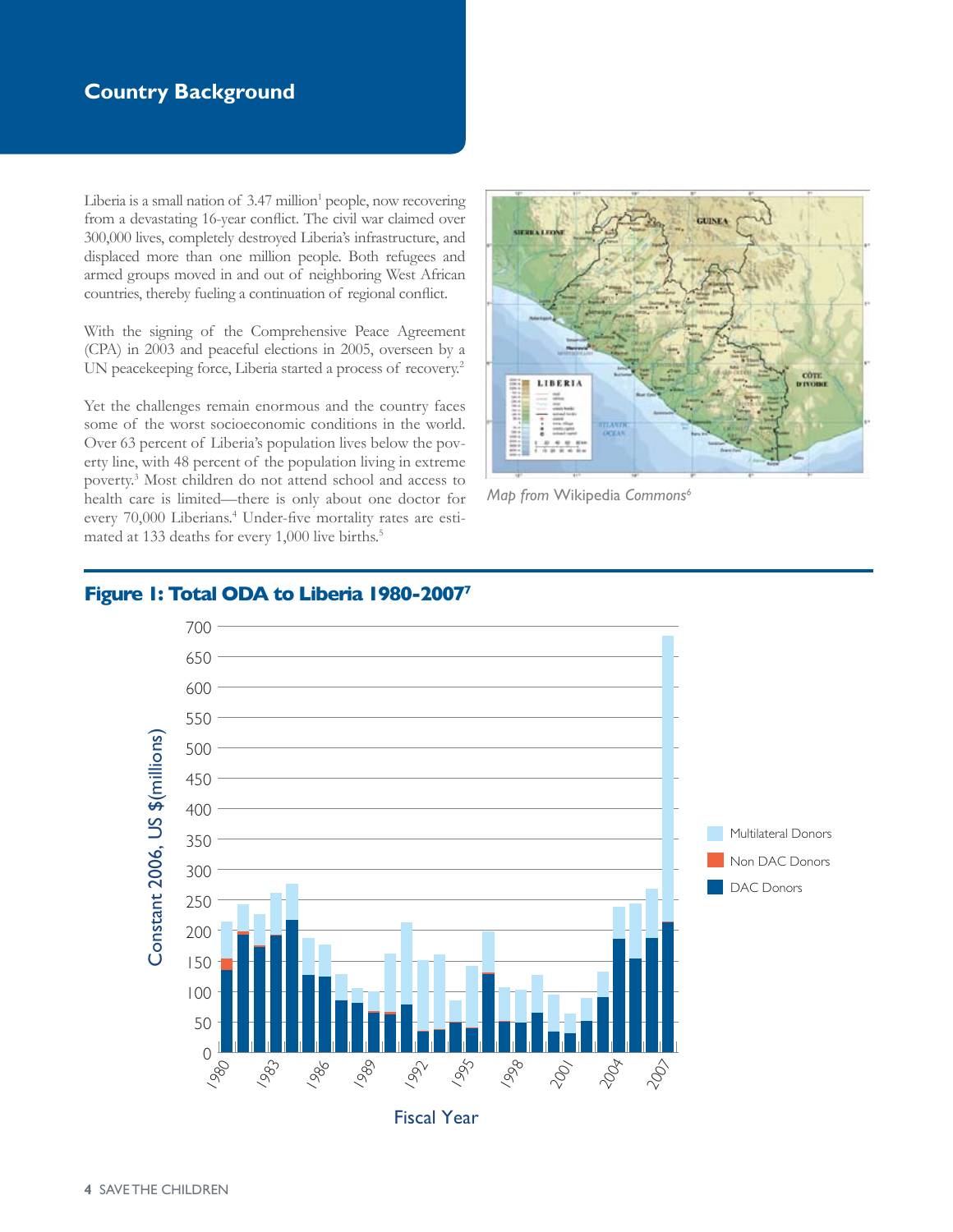Despite these challenges, efforts to rebuild the country have begun to accelerate. Liberia's gross domestic product (GDP) growth rate increased from 5.3 percent in 2005 to 7.1 percent in 2008. The democratic election of Ellen Johnson-Sirleaf in 2005 has brought about a sense of hope for both the Liberian population and the international donor community.

#### One of the world's most aid-dependent countries

Official Development Assistance (ODA) to Liberia has fluctuated with the stability and politics of the country. ODA increased from 1980 to 1984, despite the military coup by Samuel Doe. The fraudulent 1984 election appears to have tipped the scales, however, and ODA dropped off significantly for the rest of the decade. In the 1990s, ODA again rose and fell as peace settlements were signed and subsequently broken.

Since 2001, ODA to Liberia has increased tremendously, boosted in particular by the end of the civil war in 2003. In 2007, Liberia received \$696 million in ODA—up nearly 1,000 percent from 2001.8 This equals 120 percent of the nation's gross national income<sup>9</sup> making Liberia one of the world's most aid-dependent countries.<sup>10</sup>

As attention and resources have shifted from humanitarian response to rebuilding and development, the nature of ODA to Liberia has also shifted. In 2003, about 70 percent of all aid was humanitarian in nature; in 2007, this figure was down to 14 percent.

The United States is the largest donor to Liberia, providing 36 percent of all gross ODA in 2007 (Figure 2). This is well above the next two major donors, the European Community (EC) and Norway, with 14 percent and 10 percent respectively. In absolute terms, the U.S. Government provided \$103 million—-almost four times more than the next major bilateral donor (Norway), which disbursed \$28 million in the same year. The United States has been the largest contributor to total ODA to Liberia since 2003.

#### U.S. foreign assistance to a strategic ally

Prior to the military coup in 1980, Liberia received more U.S. foreign assistance on a per capita basis than any other African country. Today, Liberia remains among the top 10 recipient countries in per capita terms.

High levels of U.S. foreign assistance to Liberia reflect the historical ties between the two countries, going back to 1891 when Congress appropriated \$100,000 toward the establishment of the nation. Liberia remained an important partner during the Cold War. The United States signed a mutual defense pact with Liberia and built communications facilities there to handle diplomatic and intelligence traffic to and from Africa.

In the late 1980s, overall U.S. assistance dropped sharply from \$158 million in 1984 to only \$27 million in 1989, reflecting the United States' rising concerns over Liberia's deteriorating security and governance.<sup>11</sup> This also dovetailed with Liberia's declining importance as a Cold War ally and the United States' entrance into a period of fiscal austerity. Throughout the civil wars between 1989 and 2003, U.S. engagement was generally limited to humanitarian aid through the United Nations, NGOs and private contractors.

#### Constant 2006 US \$ (millions) Constant 2006 US \$ (millions) 250 200 150 100 50  $\cap$ **2004** 2005 2006 2003 201 2021 Fiscal Year Global Fund **Netherlands Japan United Kingdom** Belgium France **Sweden Norway**  $\mathcal{L}^{\mathcal{L}}$ EC **Inited States**

## **Figure 2: Major Donors of Gross ODA to Liberia 2002-200712**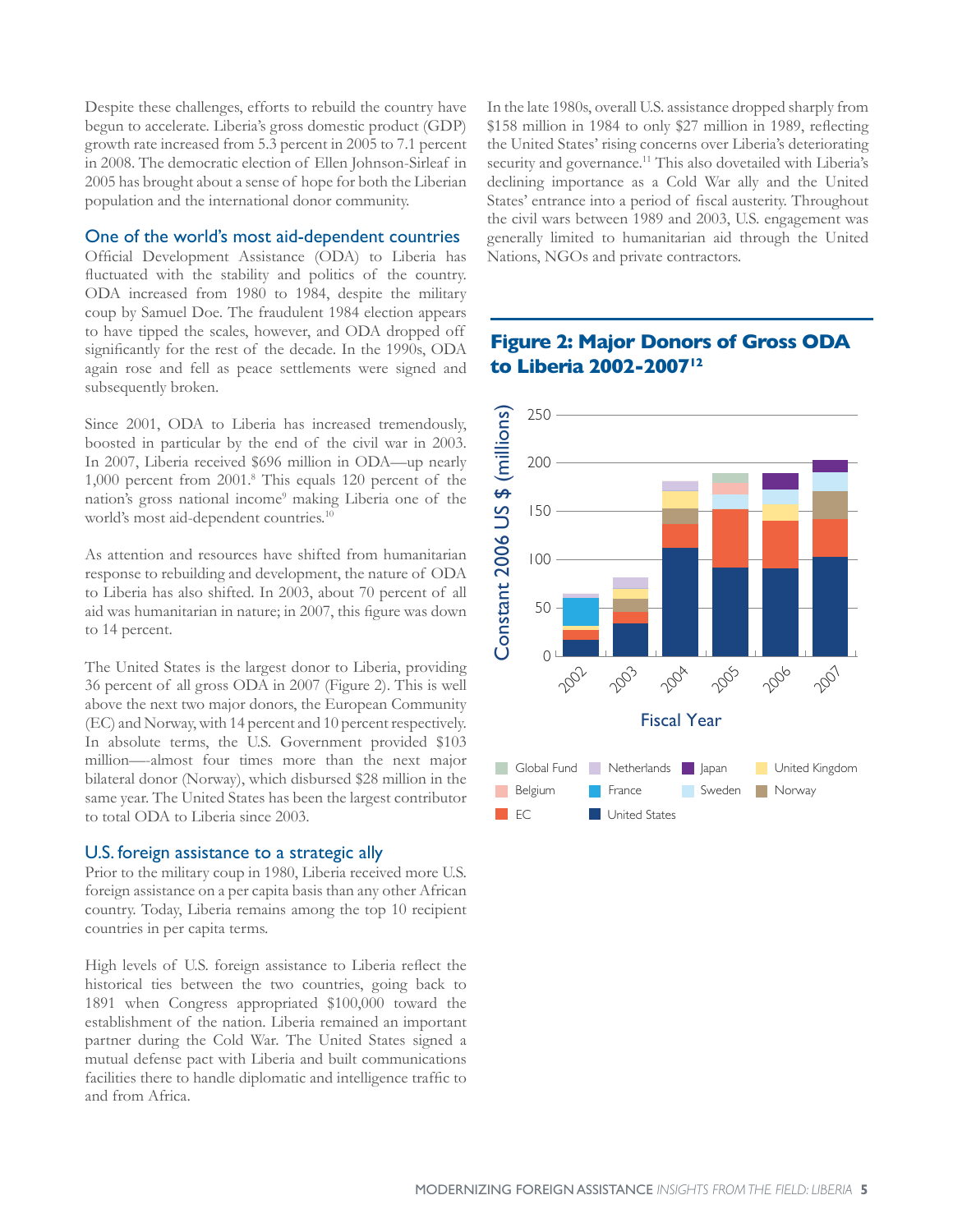

*Children playing in buildings destroyed during the war, Zwedru.*

Since the end of the civil war, the United States has dramatically increased its foreign assistance to Liberia from \$29 million in FY2003 to \$323 million in FY2009, making Liberia once again one of the highest per capita recipients of U.S. aid. In addition, the United States has been a major player in the peacekeeping operations in Liberia through its contributions of monetary and human resources to the United Nations Mission in Liberia (UNMIL)."

Some observers attribute the U.S. Government's renewed interest in Liberia to its concern that failed states are breeding grounds for terrorists, and that Liberia may be one of the keys to maintaining stability in the region.13 Certainly, Liberia has shown itself to be a reliable ally: Liberia is the only African nation to agree to host the new U.S. regional command, AFRICOM.

"The United States should also continue to provide assistance to the people of Liberia in order to…ensure that Liberia never again becomes a source of regional military or political instability, a threat to the sovereignty or territorial integrity of neighboring countries, or a source of insecurity for those countries' citizens."

*— H.R. 6655 Liberia Stabilization, Economic Empowerment, Development and Security Act of 2008*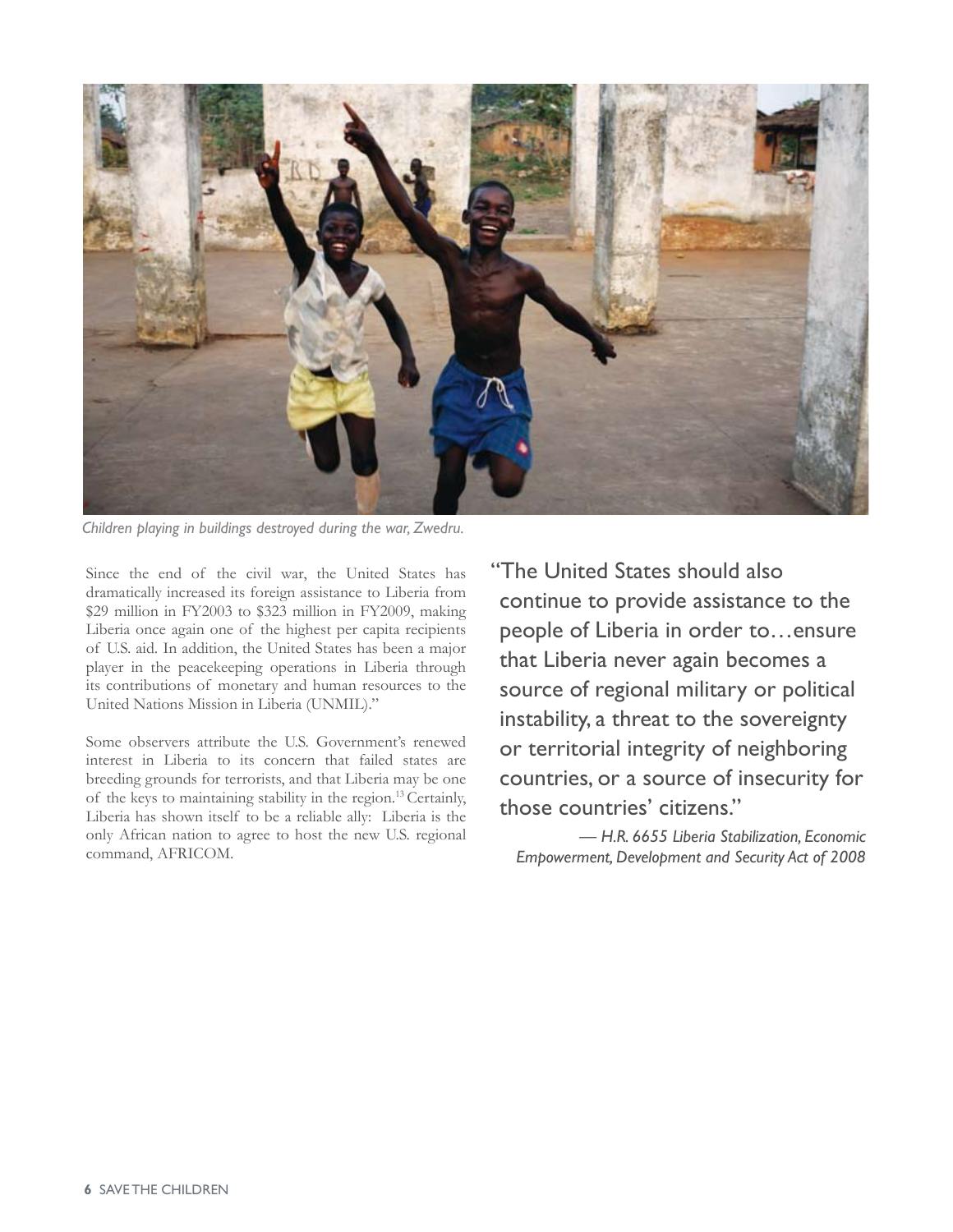## **Improving U.S. development coherence**

#### Sophisticated and complex U.S. engagement

The United States is bringing considerable resources from its foreign policy toolkit to ensure success in Liberia's rebuilding. With at least 14 U.S. Government agencies engaged in efforts such as training the Liberian army, providing health and education services and over half a billion dollars in debt forgiveness, Liberia may be a model of coherent development policy, encompassing security, trade benefits, development assistance and cooperation with other development partners.

According to the FY2010 Congressional Budget Justification for Foreign Operations, the U.S. foreign assistance strategy in Liberia focuses on "creating a stable democracy…by strengthening security structures, changing the culture of impunity, systematic corruption and poor governance, closing severe gaps in access to quality education and health care, expanding economic opportunity, and helping to rebuild essential infrastructure."14

The U.S. Ambassador coordinates the activities of all U.S. Government agencies in Liberia through regular interagency meetings. In addition, several internal sectoral working groups meet regularly to coordinate activities and programs across different U.S. Government agencies on the ground in Liberia.

Analysis of current State Department and USAID programs in Liberia indicates a clear division of labor and expertise. The State Department is responsible for all the "Peace and Security" programs with training of military personnel overall implemented by the Department of Defense. Only one of the nine projects under "Governing Justly and Democratically" was implemented by the State Department, while USAID was the lead in all other development-related activities. Under this interagency coordination, USAID contracts the implementation of some activities to other U.S. Government agencies with specific expertise, such as the Department of Defense for training soldiers in HIV/AIDS awareness.

"Political and security matters should be left to the security experts and development matters to development experts."

*— USAID/Liberia*

## U.S. engagement in Liberia: Selective activities

- Peace keeping contributions: Major contributor to UNMIL (State Department)
- Financial advice: Provision of technical financial advisors to the Government of Liberia (Department of Treasury).
- Debt cancellation: Cancellation of over \$390 million in bilateral claims on Liberia; provided over \$211 million to clear Liberia's arrears to the IMF and African Development Bank in 2007-2008; and provided \$5 million to give Liberia leverage funds for cancelling further debt.
- Trade benefits: Reinstated duty-free Generalized System of Preferences trade benefits in 2006; eligibility under the African Growth and Opportunity Act in 2007; signed a bilateral Trade and Investment Framework Agreement in 2007.
- Contributor to improved economic governance: Engagement through the Governance and Economic Management Assistance Program (GEMAP). (USAID)
- Lead donor agency on security sector reform: Charged with recruiting and training the new Liberian military forces (Department of Defense).
- Provision of legal services and capacity building of legal system (USAID, State Department and Department of Justice).
- Support to presidential, legislative and local elections (USAID).
- Education and health: Capacity building of the government, training of teachers and health workers, and provision of textbooks, and bed-nets (USAID).
- Forestry initiatives and agricultural productivity (USAID).
- Microcredit and business development services (USAID).
- HIV/AIDS awareness raising with Liberian Military (USAID/Department of Defense).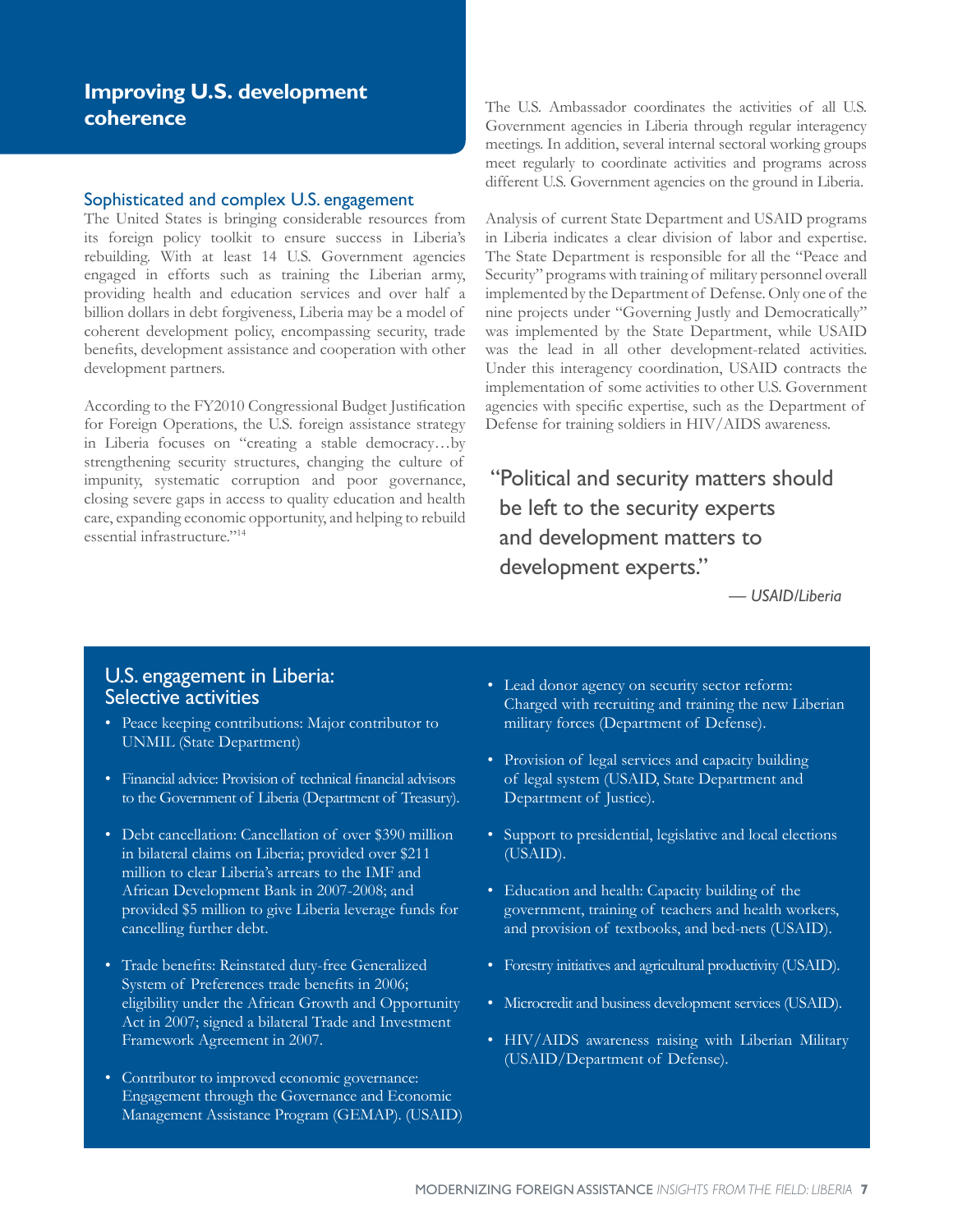#### A strategic plan for the future?

With so many diverse players on the ground in Liberia, the USAID mission in Liberia has been following a strategy prepared to cover the period of 2006 to 2009. However, mission personnel noted that despite their existing strategy shortly coming to an end, they have not initiated the development of a new strategy pending a Washington-level review of USAID's planning processes. As of the time of Save the Children's field visit, no date has been given for the completion of this review or when new guidelines will resent to the field to facilitate the development of new country strategies.

#### A determined shift from Development Assistance (DA) to Economic Support Funds (ESF)

In an effort to address the need for flexibility in post-conflict Liberia, both the Bush and the Obama administrations pursued a strategy of requesting funds from the ESF account rather than the DA account.

During FY2008 and FY2010, no DA funds were requested for Liberia. In FY2009, only 7 percent of USAID and the State Department's Liberia budget came from DA funds. Congress has continued to appropriate some funds to the DA account, but ESF funds now dominate, increasing from 27 to 40 percent of the Liberia budget between FY2008 and FY2009. If the budget request is approved, by FY2010, ESF monies will constitute 65 percent of USAID and the State Department's budget for Liberia.

## **Figure 3: USAID/State Department Assistance to Liberia by Foreign Assistance Framework Category FY 2006-FY 201015**



*ABC class at the Garmu Public and Elementary Junior High School in Garmu village, Bong County.*

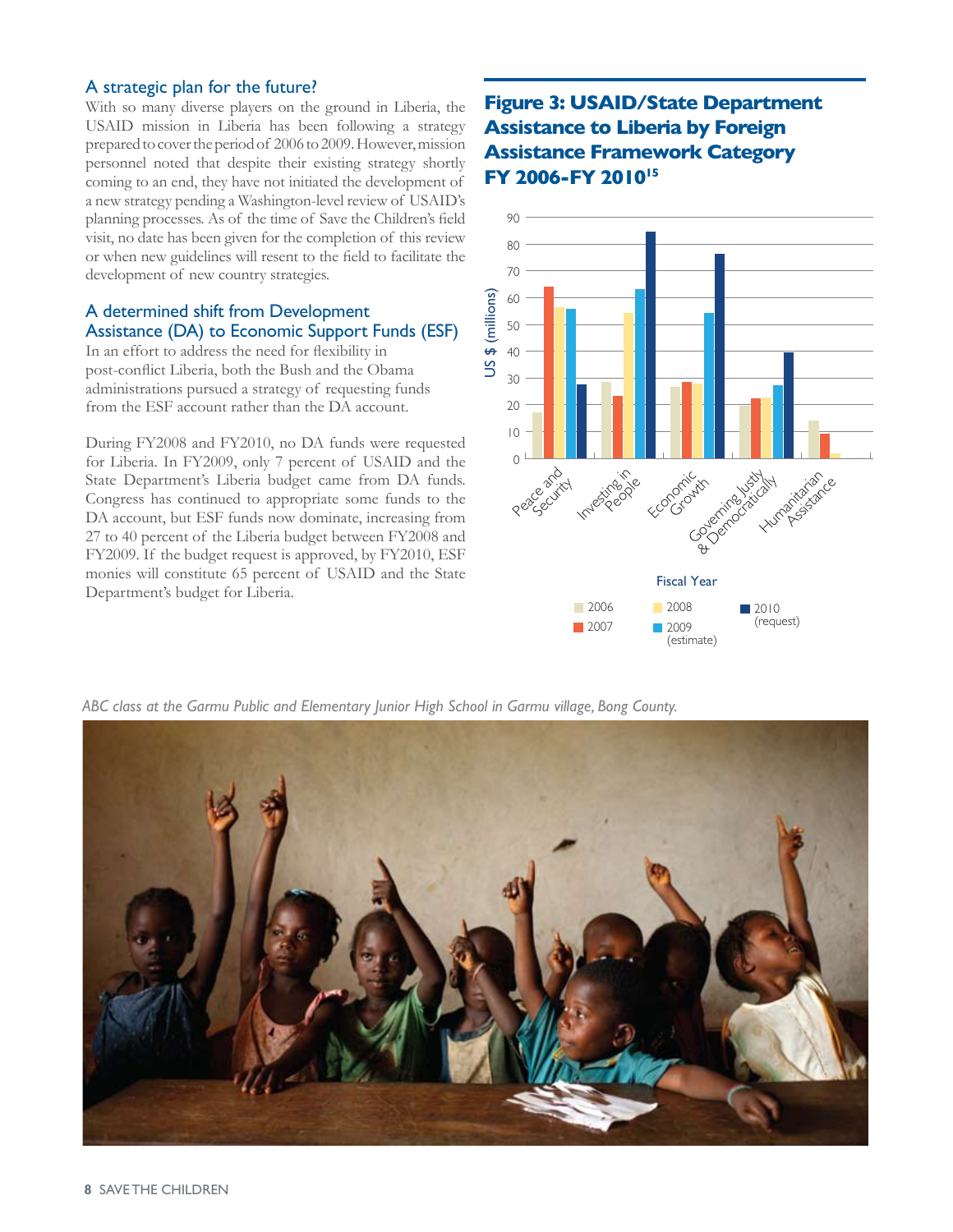#### Transitioning from humanitarian assistance to long-term assistance

Post-conflict settings often witness a disastrous gap in services as humanitarian funding ends and NGOs depart before development and economic funds and government services become available for long-term programs. All too often, the loss of services and critical programs further delays development.

Within the health sector in Liberia, that scenario was largely avoided. NGOs and the government of Liberia put significant pressure on donors by providing thorough analysis, with projections, of what was likely to happen without proactive planning for the introduction of development assistance funding.

In April 2005, the United States developed an interagency transition health strategy designed to ensure continuation of services as donors providing emergency assistance phased-out and development donors phased-in. Drawing on the expertise of the Africa Bureau and the Bureau for Global Health, the West Africa Regional Program and the Office of U.S. Foreign Disaster Assistance (OFDA), the USAID mission worked with the State Department's Bureau for Population Refugees and Migration (PRM) and other key stakeholders in Liberia to identify the steps necessary to transition from emergency activities to development programs, as well as an exit strategy from emergency activities that were being terminated. Some activities were transferred from State/PRM and USAID/OFDA to the permanent USAID mission in Liberia.16 This deliberate and proactive planning has largely prevented the more typical relief-development gap.

## U.S. Government agencies engaged in Liberia

| <b>Physical</b><br><b>Presence</b> | <b>U.S. Government Agency</b>            |
|------------------------------------|------------------------------------------|
|                                    | Department of State                      |
|                                    | Department of Defense                    |
|                                    | USAID                                    |
| J                                  | Centers for Disease Control & Prevention |
|                                    | Peace Corps                              |
| X                                  | Department of Justice                    |
| $\times$                           | Department of Agriculture                |
| $\times$                           | Department of Labor                      |
| X                                  | Overseas Private Investment Corporation  |
| X                                  | Trade and Development Agency             |
| J                                  | African Development Foundation           |
| $\times$                           | Trade Representative                     |
| $\times$                           | Export-Import Bank of the United States  |
| X                                  | Department of the Treasury               |

## **Figure 4: The Transition from Relief to Development<sup>17</sup>**



"They [the agencies not represented in Liberia] should check with the Embassy and other agencies on the ground, which they have not always done."

*— U.S. Government agency in Liberia*

#### Multiple U.S. Government agencies pose multiple challenges to development partners

The number of U.S Government agencies supporting reconstruction in Liberia poses coordination and communication challenges to the development partners working with them. Dealing with different agencies increases the transactional and coordination costs for NGOs, Liberian Government departments and other bilateral and multilateral donors, thus raising concerns about the U.S. development model.

The U.S. Government agencies operating in Liberia have different logos and different reporting structures but, in the view of many NGOs, they appear to be funding the same activities. One NGO noted that its agriculture program in two different counties was funded by two different U.S. Government agencies with two different contacts—but for all the same activities.

The U.S. Government program in Liberia faces specific challenges coordinating with U.S. Government agencies that have no physical presence in Liberia. An example was given of the U.S. Department of Agriculture (USDA) funding a local NGO that had been previously excluded for funding by USAID in Liberia.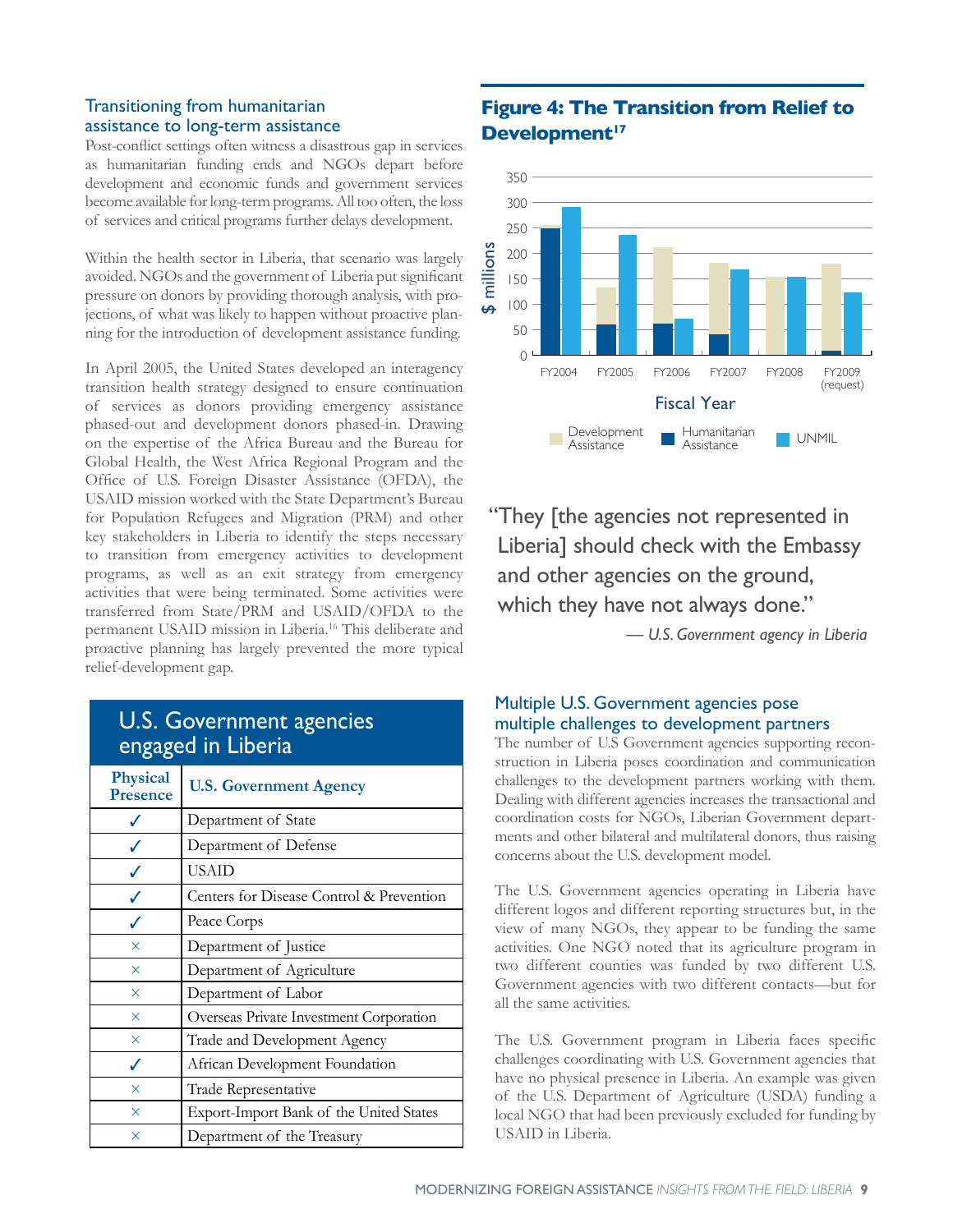# **Enhancing Local Ownership and**

In 2008, the Liberian Government developed the Liberian Poverty Reduction Strategy (LPRS) for the period 2008-2011.18 The strategy has four pillars:

- expanding peace and security
- revitalizing the economy
- strengthening governance and the rule of law
- rehabilitating infrastructure and delivering basic services

The strategy was developed after an extensive consultation process that the IMF and World Bank have described as "comprehensive" and "unprecedented" in Liberia's history.19 However, several development experts have raised concerns that the government may not have the capacity to fully implement and finance such a strategy.

In support of a country-led determination of priorities, U.S. expenditures for foreign assistance largely aligned to the priorities of the LPRS (Figure 5). Both the Liberian Government and the United States allocated the greatest share of their annual budget to the infrastructure and basic services pillar, followed by peace and security as the second most important pillar. It should be noted that the United States spent far less on infrastructure than the Liberian LPRS recommended.

"The right emphasis is placed on peace and security which cannot be discounted as one of the major causes of poverty in Liberia."

*— Multilateral donor*

## **Long-Term Sustainability Figure 5: Alignment of U.S. Government funding to the LPRS FY 200820**



#### Building reliable country systems

A major principle of effective aid delivery is the use of the recipient country's systems in the delivery of aid whenever possible and appropriate. After many years of conflict, many feel that the Government of Liberia has much work to do to eliminate corruption and strengthen its public financial management systems.

Recognizing the need for increased government capacity, the United States undertakes a number of capacity-building projects. Most prominently, it participates in the Governance and Economic Management Assistance Program (GEMAP) through USAID, under which it provides technical assistance and training in areas like financial management and accountability, budget and expenditure management, procurement and corruption control to the Government of Liberia. In addition, the United States supports internationally recruited financial controllers for three state-owned enterprises<sup>21</sup> and advisors in three government institutions.<sup>22</sup>

The single most powerful lesson from GEMAP for the United States is the power of collaboration, coordination and harmonization of donor efforts in pursuing development goals. GEMAP has shown what can be achieved when donors work together rather than compete to fund separate projects and programs.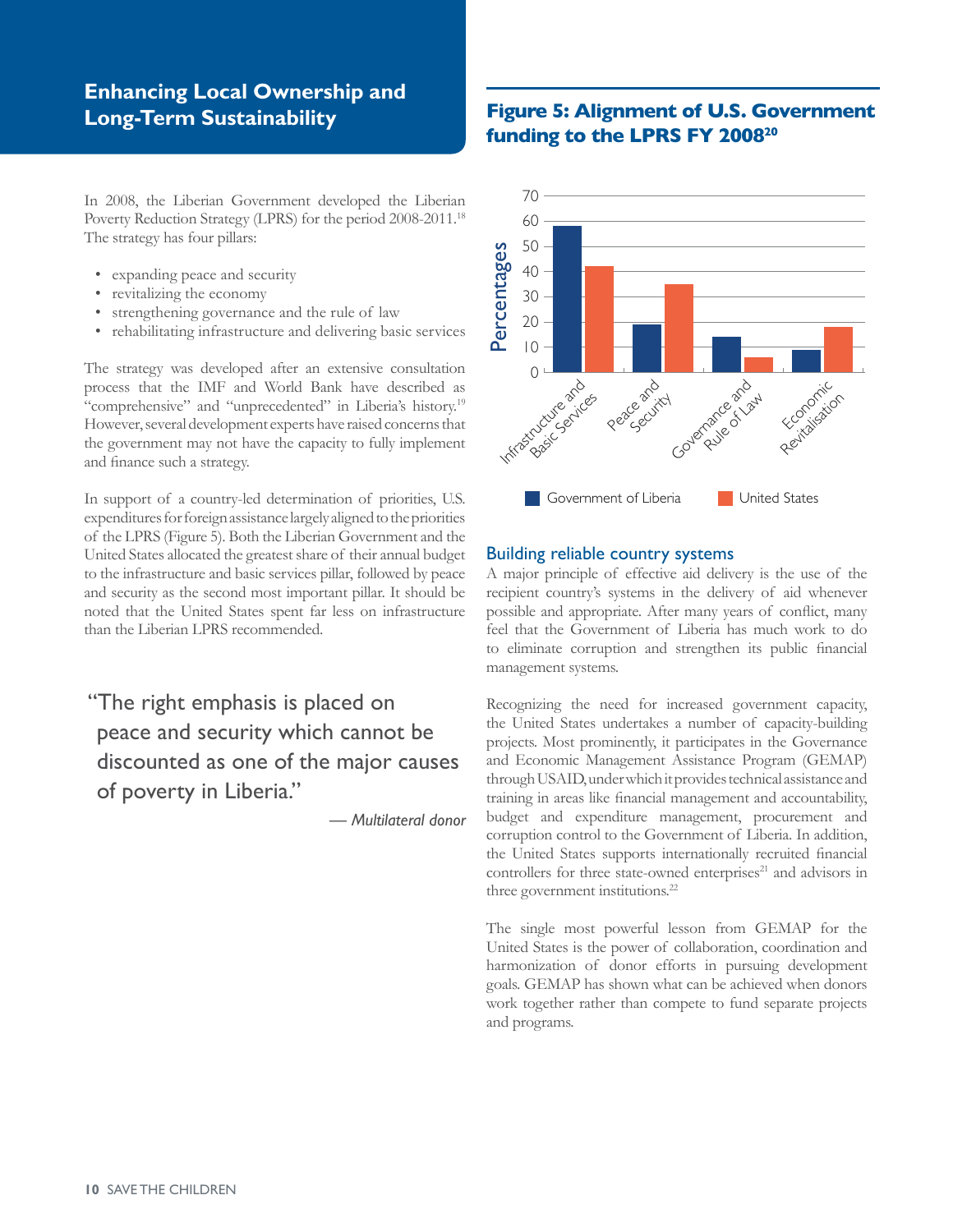## Coordinating with other donors to promote fiscal accountability and transparency

The multi-year Governance and Economic Management Assistance Program (GEMAP) was launched in September 2005 with the aims of improving the financial management systems in key revenue-generating agencies and institutions, improving capacity for public expenditure management, establishing a new procurement law, implementing a robust procurement system, establishing an anti-corruption commission and reforming the civil service and government structures.

This initiative is a direct response to the concerns of Liberia's international partners about the mismanagement of public resources that took place during the transitional

period under the National Transitional Government of Liberia (NTGL). The agreement was signed by the NTGL and the various key international stakeholders (the United Nations, the Economic Community of West African States, the African Union, the World Bank, the United States, the United Kingdom, Ghana, Nigeria, Germany, Spain and Sweden).

GEMAP has made some significant progress in improving the quality of public finance management systems and the implementation of an integrated financial management system. As a result, government revenues have increased due to tax reforms and state-owned enterprises are improving their financial controls. However, more work needs to be done to bring these systems to international standards.

Moreover, apart from participation in GEMAP, the United States has also participated, in a limited fashion, in other non-U.S. controlled capacity-building programs with other donors. For example, in FY2008, the U.S. Government contributed over \$1 million through a subgrant to the Transfer of Knowledge through Expatriate Networks (TOKTEN) program, which is administered by the United Nations Development Program and aims to attract expatriate Liberians to return home to work. But while in some respects USAID's \$1 million dollar contribution is a positive sign for future successes of non-U.S. controlled programs, TOKTEN has remained severely under-funded and commentators expressed frustration that the United States did not contribute more.

The significant level of systemic or fiduciary risk makes development partners reluctant to provide even targeted sectoral support. In Liberia, only two donors, Germany and the World Bank, use the public financial management systems. Many donors, including the United States, are still wary of Liberia's financial management systems despite GEMAP's provision for expatriate oversight of financial expenditures in key ministries. To date, no donor uses Liberia's procurement systems.

While donors are understandably cautious, channeling small amounts of funds through targeted ministries or government systems seems a critical albeit risky part of capacity building. The Liberian Government has made a serious commitment to strengthen these systems and the United States should continue to support and fund their efforts.

"United States assistance is in the right direction and focuses on the right things since it is targeted at building capacity around processes, structures and systems around governance."

*— Government of Liberia-Deputy Minister*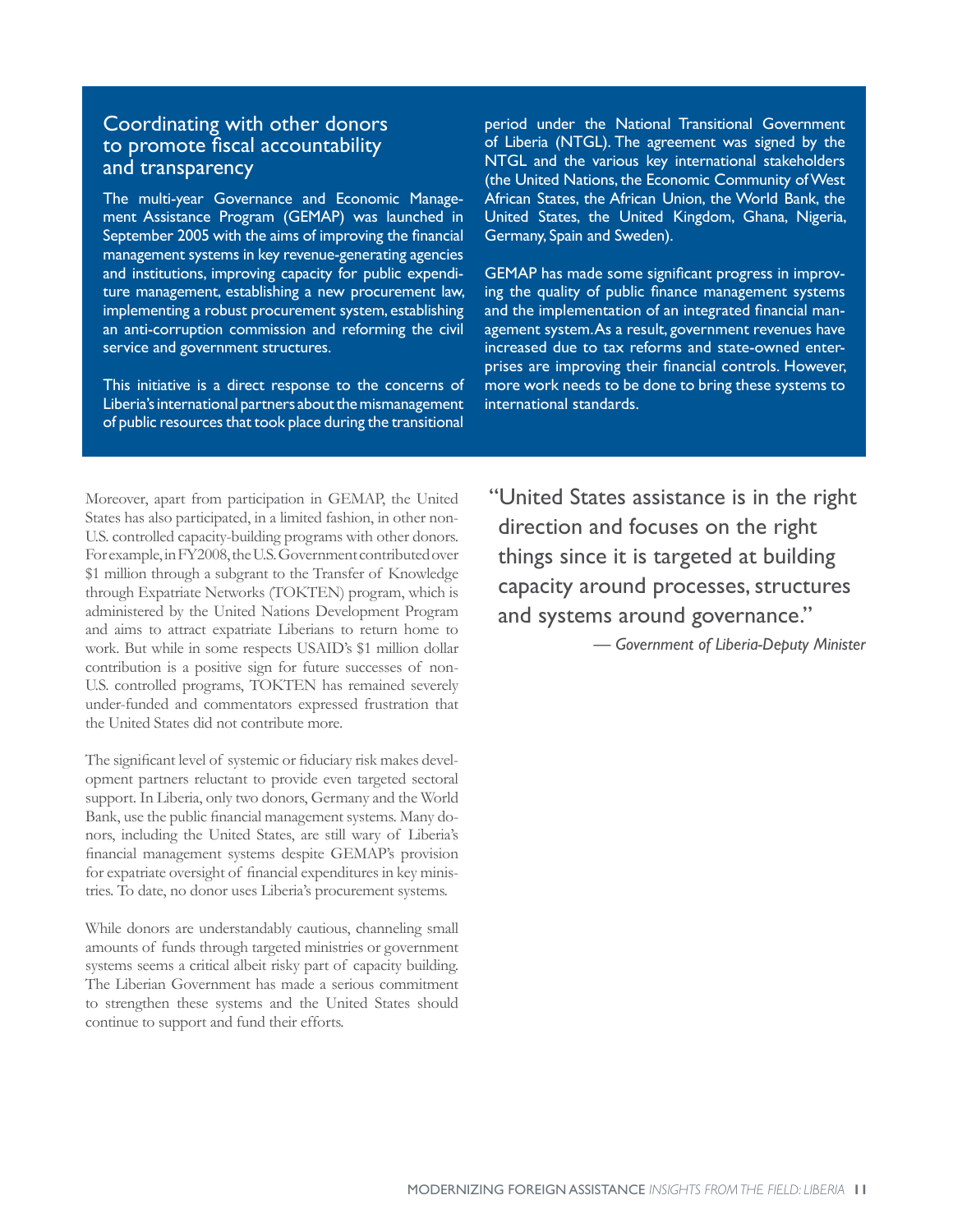#### Inadequate engagement with Liberian local civil society institutions

While the United States has invested in strengthening national government institutions, it has not done as much to build local NGO capacity. Most donors use international NGOs to implement programs. However, there can often be a trade off between increasing access to services and building the capacity of the government and other civil society organizations, which may be more likely to create sustainable systems for long-term service delivery.

U.S. assistance has focused on working through international contractors and international NGOs to provide training to community development committees, peace councils and other community groups. Many partners in the development community and in Liberia's local NGO community have expressed frustration with the lack of U.S. interest in strengthening the capacity of local NGOs.

"Now is the time to empower local NGOs. The emergency is finished and development will need the local NGOs to play their part."

*— Local NGO Network*

"While NGOs received U.S. Government funded training in advocacy, overall capacity and effective advocacy was extremely limited. It is recognized that more sustained technical expertise and complementary assistance are required if civil society is to be improved and effective in Liberia."

*— USAID/Liberia*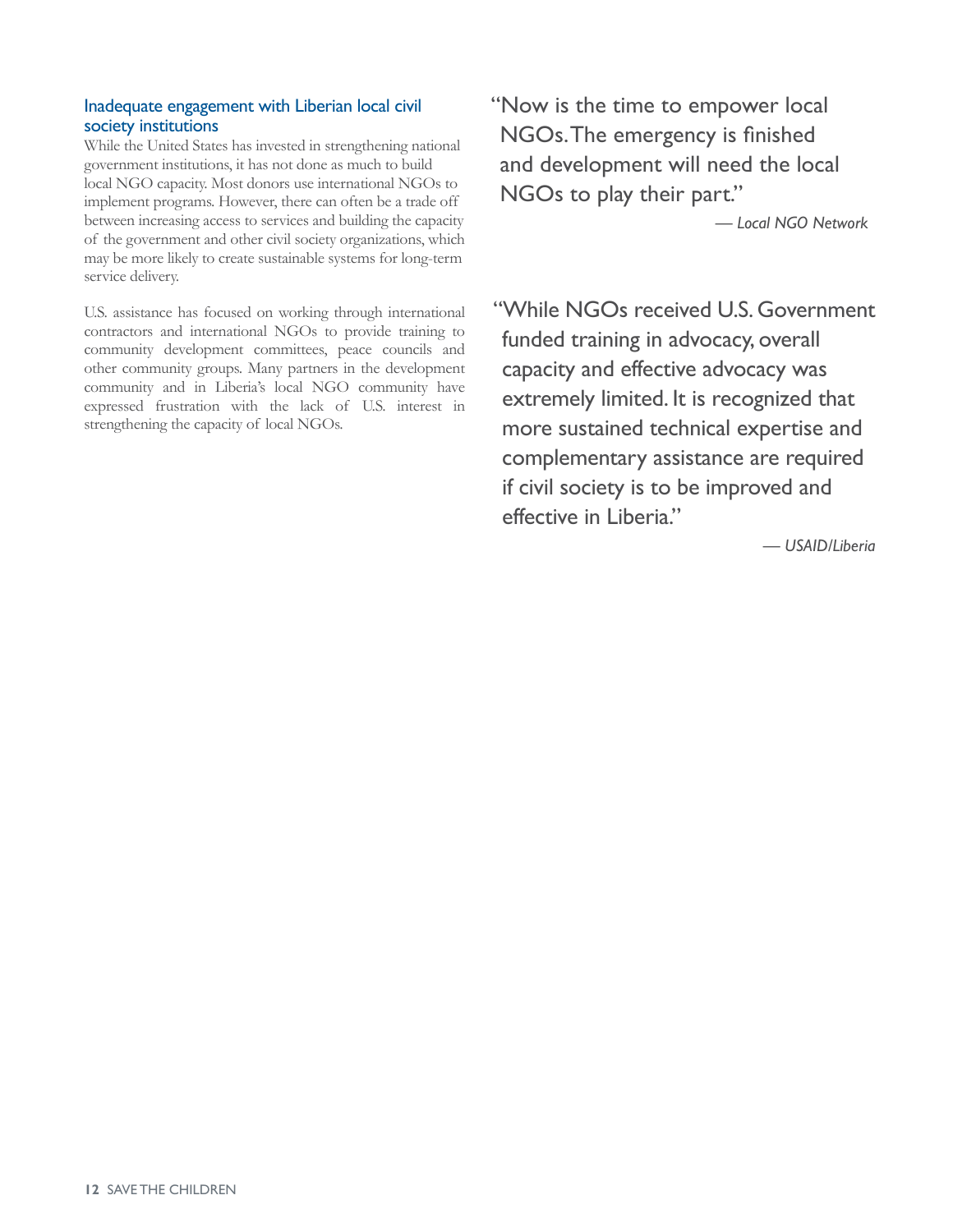In Liberia, the government is at the forefront of coordinating the development program and the U.S. Government plays a significant role supporting these efforts. Donor coordination is important because uncoordinated donor efforts result in duplication, poor sequencing and waste.

The Liberia Reconstruction and Development Committee (LRDC) is the primary government-donor coordination mechanism. The Liberian president chairs the LRDC's Steering Committee and brings together government and donor representatives on a monthly basis to coordinate the national development agenda.23 All major donors including the United States are represented on this committee. Subordinate to the steering committee are four groups based on the LPRS pillars that are chaired by government ministers.

#### Going it alone or working with others

The U.S. Ambassador is the vice-chair of the LRDC, underscoring the importance of the United States as a key government partner. Although U.S. participation at the LRDC is regular and influential, engagement with the technical-level donor coordination meetings is not as authoritative. Several commentators feel that U.S. representatives at these meetings do not feel empowered to speak or make decisions on behalf of their agencies without referring back to headquarters.

**with Partners** Three small multi-donor trust funds operate in Liberia: the value of the Partners Three Second Trust Funds the Pooled Funding for Liberian Reconstruction Trust Fund, the Pooled Funding for Health, and the Liberian Education Pooled Fund. The pooled funding arrangements enable a number of development partners to provide assistance in close formal cooperation and to provide maximum efficiency in resource use and service delivery. Pooled funding mechanisms can also provide a common voice and presence for donors.

> The United States does not contribute funds to any of these pooled funds despite being on the boards and steering committees of many of them. U.S. participation in pooled funds in Liberia would likely enhance its leverage and its influences in these sectors.

> The U.S. collaboration with other donors on GEMAP as well as its unique cooperation with the U.K.'s Department for International Development (DFID) in the Liberian Community Infrastructure Program (LCIP) may point the way toward more fruitful cooperation in the future.

"We don't put funds into pooled mechanisms, but we sit on the boards of those multi-donor funds in Liberia. We also fund tangential projects related to the various multi-donor trust programs."

*— USAID/Liberia*

## DFID and USAID working together

The Liberian Community Infrastructure Program (LCIP) was a U.S Government-funded project to support the reintegration of ex-combatants and other war-affected groups into their respective communities. Funded by USAID, a contractor implemented the program through Liberian NGOs and Liberian private sector firms.

In 2006, DFID started operations in Liberia but did not have in-country staff to help oversee their programs. When DFID realized that one of its objectives in Liberia fit within the activities of the USAID LCIP program, DFID approached USAID to contribute funds to the LCIP.

USAID and DFID signed a formal agreement and from 2006 to 2007, DFID contributed \$1.4 million to LCIP (about 10 percent of the total project costs), funding specific components through subgrants of the LCIP. This formal agreement was unique at the time because USAID

does not typically pool funds or resources. The evaluation report stated that "as it is somewhat unusual for USAID to pool its resources with other bilateral donors such as DFID, it is worth highlighting this contribution to LCIP."

This cooperation also allowed USAID to shift its support to large public works projects included in the government of Liberia's 150-Day Plan, while the community-focused activities continued thanks to DFID's contribution to LCIP. The benefits of this arrangement were noted by the evaluation team of the LCIP: "DFID funding made it possible for the project to pursue a notable and effective component of its implementation strategy. Without this outside funding source, the project's impact on beneficiaries would have been reduced."

"It was DFID that approached us and we accepted."

*— USAID/Liberia*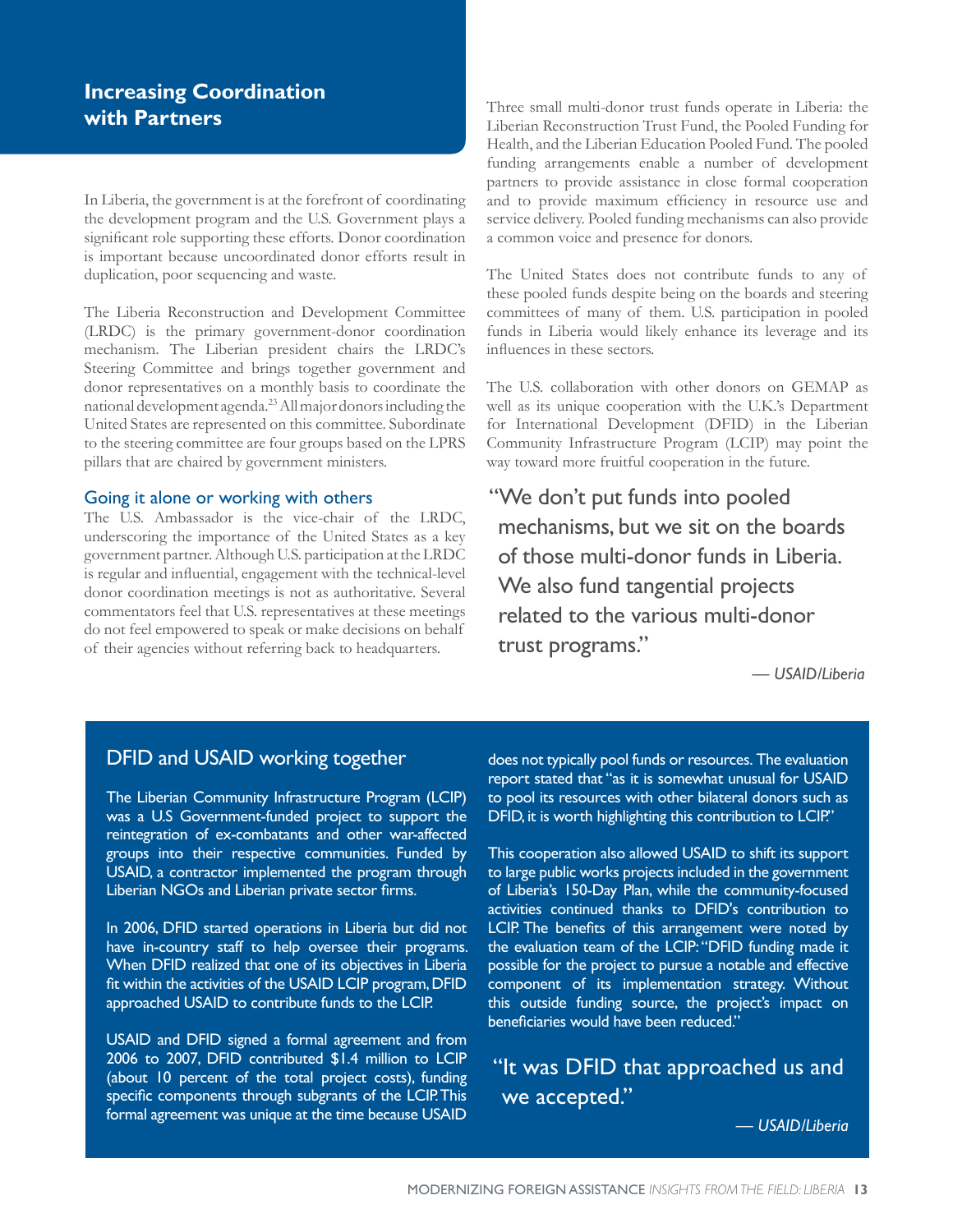## **Increasing Accountability for Results**

The majority of the international NGOs that have received funding from the United States are very grateful for the support, and the role that U.S. assistance has played in the reconstruction of Liberia. However, they have concerns about the monitoring and evaluation systems used by U.S. Government agencies. Implementers feel there is too strong an emphasis placed on measuring program outputs alone and less with the long-term impact these programs are having.

"It's all about tracking the number of children, even though our interest is on how teachers interact with the children. We are interested in changing the teachers' mentality and attitudes, but with this type of outputs we cannot capture this."

*— International NGO implementing with USAID* 

"It's expensive to measure impact. As a result we measure the proxy of impact…the obsession with attribution by the U.S. Congress, is the problem impact is not separately attributable to one institution in development."

*— International NGO implementing with USAID* 

The implementing partners found the collection and reporting structures to be very rigid and labor intensive, forcing some NGOs to spend more resources on "ticking the box" instead of program monitoring which could increase the impact of their activities. For instance, one partner implementing a program under the President's Malaria Initiative felt that the United States is more interested in how many mosquito nets have been distributed than how many people are using them.

Requirements to demonstrate the immediate impacts of projects pressure development agencies to focus on shortterm metrics or visible and attributable outputs, rather than on actual results—-on what the "money is buying" rather than what the "money is achieving".



*Teacher Isaac Dawoor with k1 and k2 students.*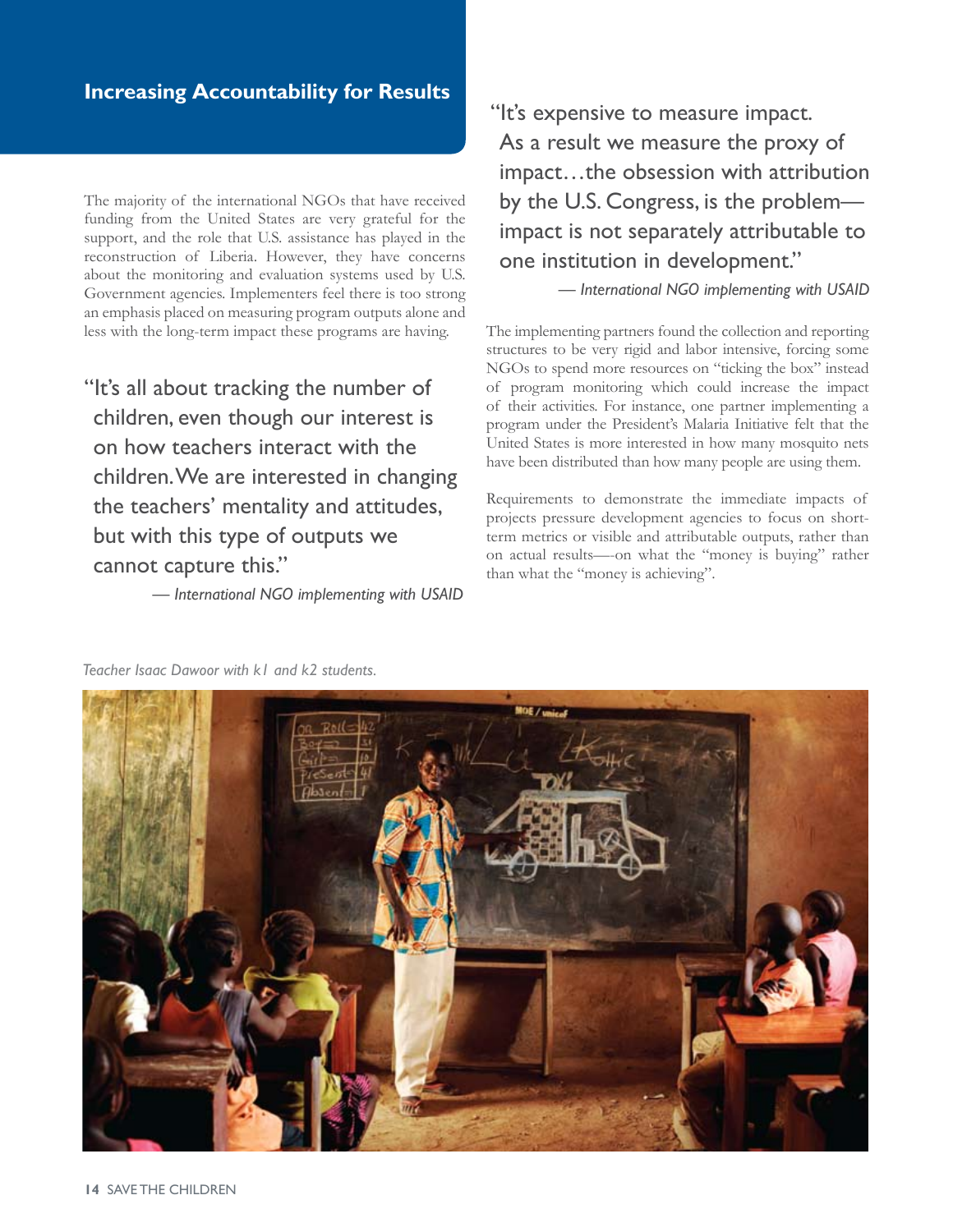## **Endnotes**

- 1. Liberia Country Census, preliminary results 2008.
- 2. The United Nations Mission in Liberia (UNMIL), with 11,300 peacekeeping troops, has been on the ground since October 2003 to support the implementation of the peace process. More information is available at http://www.un.org/Depts/dpko/ missions/unmil/facts.html.
- 3. Republic of Liberia, *Liberia Poverty Reduction Strateg y*, Monrovia, Liberia, July 2008, p.25, http://www.imf/external/pubs/ft/ scr/2008/cr08219.pdf.
- 4. Republic of Liberia, *Liberia Poverty Reduction Strateg y*, Monrovia, Liberia, July 2008, p.16, http://www.imf/external/pubs/ft/ scr/2008/cr08219.pdf.
- 5. UNICEF, *The State of the World's Children 2009*, New York, 2009, pp.122-125, http://www.unicef.org/sowc09/statistics/tables.php.
- 6. http://upload.wikimedia.org/wikipedia/commons/thumb/e/ ed/Topographic\_map\_of\_Liberia-en.svg/799px-Topographic\_ map\_of\_Liberia-en.svg.png.
- 7. (Source: http://stats.oecd.org/wbos/Index. aspx?DatasetCode=ODA\_RECIPIENT).
- 8. Ibid.
- 9. OECD, *OECD Journal on Development Cooperation 2009*, Paris, 2009, p.204.
- 10. Ibid, Statistical Annex, Table 25, p.205.
- 11. OECD, *Stat Extracts Database*, http://stats.oecd.org/Index. aspx?DatasetCode=ODA\_RECIPIENT.
- 12. (Source: http://stats.oecd.org/wbos/Index aspx?DatasetCode=ODA\_RECIPIENT).
- 13. U.S. Department of State, *Congressional Budget Justifications and the International Affairs (Function 150) Budget Request*, for FY2003 - FY2010.
- 14. U.S. Department of State, *Congressional Budget Justification for Foreign Operations FY2010*, p.85, http://www.usaid.gov/policy/ budget/cbj2010/2010\_CBJ\_Book\_2.pdf.
- 15. (Source: U.S. Department of State, *Congressional Budget Justification for Foreign Operations*, FY2006, FY2007, FY2008, FY2009, FY2010).
- 16. USAID, *Liberia Health Transition Workshop: From Humanitarian to Development Assistance*, Summary Workshop Report, April 2005.
- 17. (Sources: Cook, Nicholas, *Liberia's Post-War Recovery: Key Issues and Developments*, CRS Report for Congress, February 19, 2009, p.56, http://www.fas.org/sgp/crs/row/RL33185.pdf on  $12/05/09$ ).
- 18. Republic of Liberia, *Liberia Poverty Reduction Strateg y*, Monrovia, Liberia, July 2008.
- 19. IMF and IDA, *Joint Staff Advisory Note on the Poverty Reduction Strateg y Paper*, 2008, p.1 http://www.imf.org/external/pubs/ft/ scr/2008/cr08289.pdf.
- 20. (Source: USAID/Liberia classification of the CBJ FY2008 figures into the LPRS categories and LPRS 2008).
- 21. These enterprises are the National Port Authority, the Liberian Petroleum Refining Corporation and Roberts International Airport.
- 22. These are the Ministry of Land, Mines and Energy, the National Port Authority, and the General Services Agency.
- 23. Through the LRDC, the government sets priorities and ensures that donor activities are directed towards these priorities. In addition, donors present their portfolios for support to Liberia in each monthly LRDC steering committee meeting.